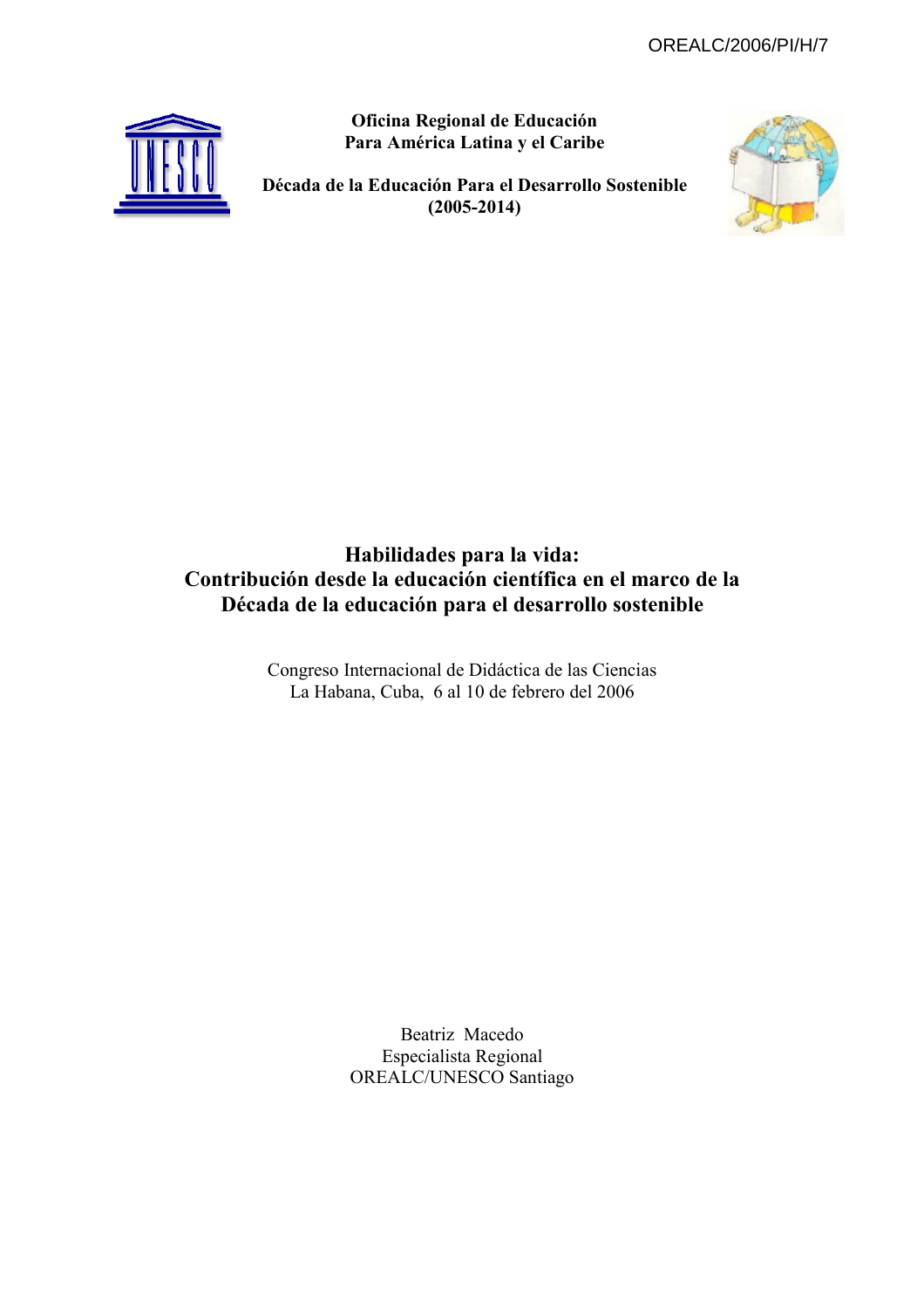La acumulación del saber científico y de las aplicaciones tecnológicas que de él derivan han transformado la vida humana en los últimos tiempos, aportando grandes beneficios a la sociedad. Ahora bien, esos beneficios han sido distribuidos desigualmente, conforme a las grandes disparidades de riqueza y de oportunidades que existen en el mundo, y lo hacen por lo tanto cada vez más inequitativo.

Estamos en un momento en el cual se nos llama a examinar con especial atención el modo en que la ciencia puede contribuir a hacer realidad el desarrollo sostenible y a mejorar las perspectivas de paz. Desde la producción agrícola, la alimentación hasta la medicina, pasando por las energías renovables o la gestión de los recursos naturales, el uso de los recursos hídricos, los avances científicos y tecnológicos, junto con sus innumerables aplicaciones, desempeñan un papel clave en el desarrollo social y humano de nuestros países.

Sin embargo, estos progresos que no podemos negar ni ignorar se están dando en un escenario en el cual la pobreza estraga al mundo y las inequidades se acentúan en lugar de reducirse.

La pobreza no implica solamente no poder acceder a satisfacer las necesidades mínimas vitales, quienes viven cotidianamente en situación de pobreza son arrastrados en procesos de negación del valor del ser humano, sin estima personal y sin la capacidad de determinar el curso de su propia vida.

Como ya han mencionado distintos autores y en especial el Premio Nobel Amartya Sen, el desarrollo debe permitir extender la libertad de los seres humanos, y la pobreza es la negación de esta misma libertad.

También podemos afirmar que este escenario esta especialmente marcado por descubrimientos científicos considerables que han modificado la concepción del universo y también de nuestra propia vida. Pero ¿ha quienes ha llegado este desarrollo científico? ¿Quienes se benefician del mismo y de las posibilidades que otorga? ¿Por qué entonces a pesar de estos progresos científicos tan remarcables hay tantos y tan graves problemas que continúan planteándose a nivel planetario?

La educación tiene un papel esencial si realmente queremos asegurar un futuro mejor a nuestro planeta.

La educación debe ayudarnos a enfrentar los grandes desafíos a los cuales estamos hoy enfrentados: eliminar la pobreza, construir la paz y la seguridad, crear sociedades más justas donde el conocimiento se distribuye más equitativamente, promover la diversidad cultural es decir favorecer un desarrollo sostenible.

La educación debe promover los cambios necesarios en la distribución de los conocimientos. los valores, los comportamientos que permitan alcanzar la sostenibilidad y la estabilidad dentro y entre los países, la seguridad de mujeres y hombres, la democracia y la paz.

Para lograr los objetivos mencionados las propuestas educativas deberían permitirles a los estudiantes apropiarse de las habilidades o competencias que les habiliten a actuar constructivamente, enfrentando con éxito los desafíos y las situaciones que la vida les presenta.

Necesitamos entonces una educación distinta, una educación que pueda efectivamente contribuir en la formación de ciudadanas y ciudadanos que sean capaces de construir un futuro posible y sostenible, lo que se ha llamado educación para el desarrollo sostenible.

¿Y qué podemos decir acerca del desarrollo sostenible? Creemos que para poder conceptualizar la educación para el desarrollo sostenible debemos darle al desarrollo sostenible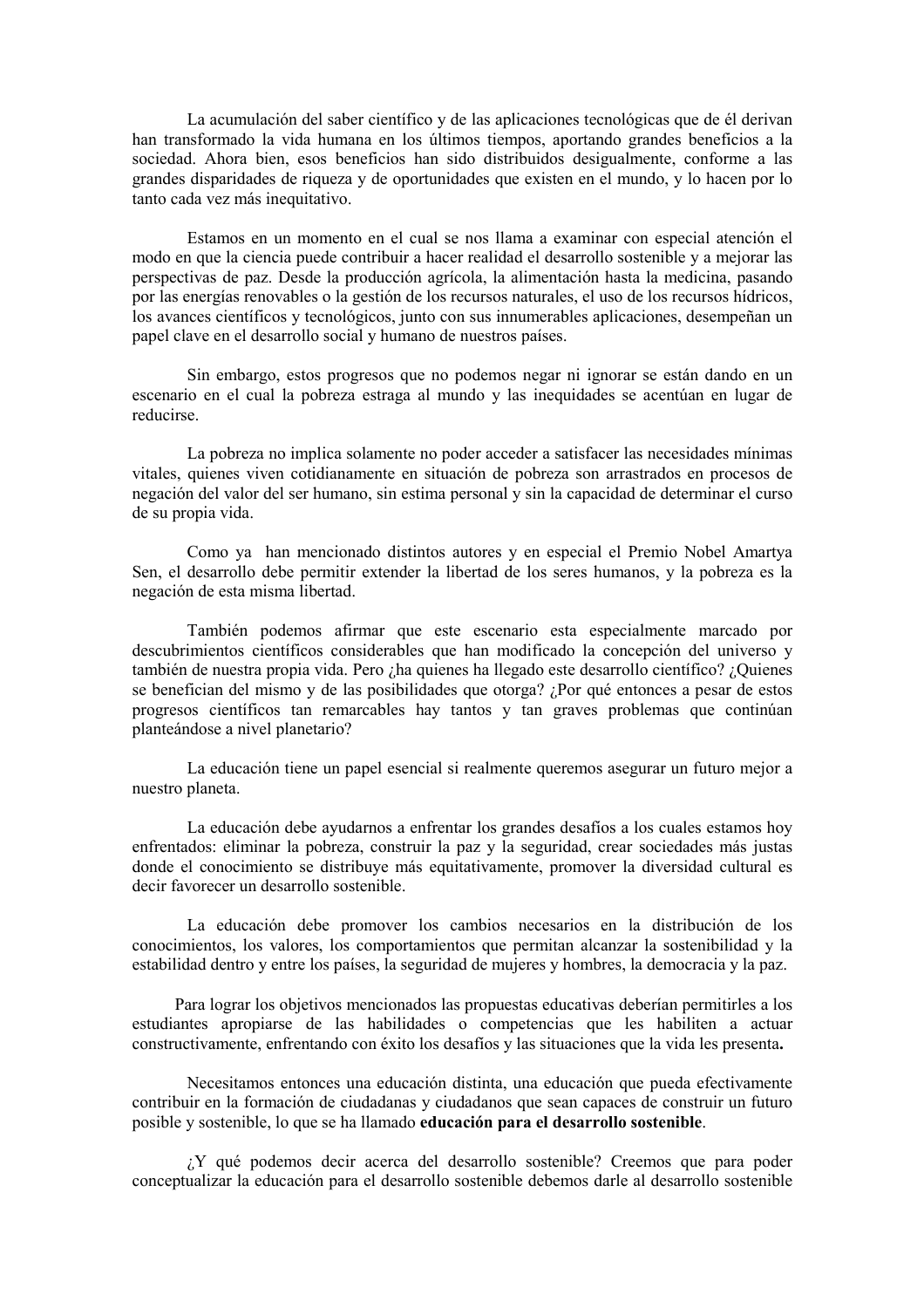un papel de catalizador del cambio social. Asimismo, decir que si bien el desarrollo sostenible esta íntimamente ligado a las ciencias naturales, biológicas, económicas y políticas es, además y sobre todo, una cuestión de cultura ya que ésta basado en los valores fundamentales de todo ser humano y en la manera como percibimos las relaciones entre nosotros, con nosotros mismos, con los otros y con la naturaleza.

Esta nueva visión de la educación para un desarrollo sostenible pone a la educación en el centro, en el corazón mismo de la investigación para resolver los grandes problemas de la humanidad. La educación deja de ser un fin en sí mismo y pasa a ser un instrumento del que disponemos para promover los cambios necesarios con el objetivo de asegurar el desarrollo sostenible

¿Por qué una Década? ¿A qué nos invita desde el punto de vista educativo? Creemos que es un llamado de atención, un llamado de la urgencia a resolver entre todos los grandes problemas que amenazan el futuro.

El escenario que rápidamente describí al inicio no puede continuar. ¿Ha habido logros en educación? Sí, debemos reconocerlos, pero no los suficientes como para poder revertir el horrores de la injusticia, de la inequidad cada vez más presente en algunas partes de nuestra región, de niños y niñas integrando círculos de pobreza extrema que se reproducen, de niños y niñas en nuestra escuelas que no aprenden, que abandonan.

Esto nos llama a buscar nuevos sentidos a la educación para que pueda convertirse en el medio capaz de contribuir a la construcción de un futuro sostenible y posible para todos y no sólo para unos pocos.

Esta visión de la educación pone el acento en el desarrollo de habilidades para la vida que permitan asegurar un futuro sostenible, lo que implica también asegurar cambios valóricos, de comportamiento, de actitud y de modos de vida.

Esto nos exige una nueva orientación de la educación tanto de los sistemas, como de las políticas, contenidos y prácticas, con el fin que todos y cada uno de nosotros podamos tomar decisiones y actuar de manera apropiada y pertinente tanto en el plano cultural y social para encauzar los problemas y las situaciones que amenazan nuestro futuro común.

El concepto de "life skills" apareció como respuesta a la necesidad de incluir en el currículo escolar elementos que pudieran avudar a los estudiantes a hacer frente a riesgos, toma de decisiones, situaciones de emergencia. Además, tenían como objetivo fomentar el desarrollo personal de los estudiantes, avudarlos a desarrollar su potencial y a disfrutar de una vida privada, profesional y social exitosa. En ocasiones se hace referencia a ese tipo de competencias específicas bajo el término de psychosocial skills, o habilidades psicosociales. Más recientemente, se ha entendido el término de "life skills" en el sentido de "capacidades" (saberes, habilidades/aptitudes/savoirs faire, valores, actitudes, comportamientos) para enfrentar exitosamente a contextos y problemas de la vida cotidiana, privada, social y profesional, así como a situaciones excepcionales.

Cecilia Braslavsky (2001) entiende por competencias habilidades vinculadas con el desempeño autónomo, el conocimiento aplicado y aplicable, el conocimiento en acción, el saber resultante de saber hacer y saber explicar lo que se hace. La construcción de competencias supone la articulación entre la apropiación del saber y el desarrollo de habilidades cognitivas. Tradicionalmente la pedagogía se ha preocupado, dice esta investigadora, más de los conocimientos entendidos como información o conceptos, que del desarrollo de los procedimientos intelectuales para operar sobre el conocimiento y producir nuevos conocimientos.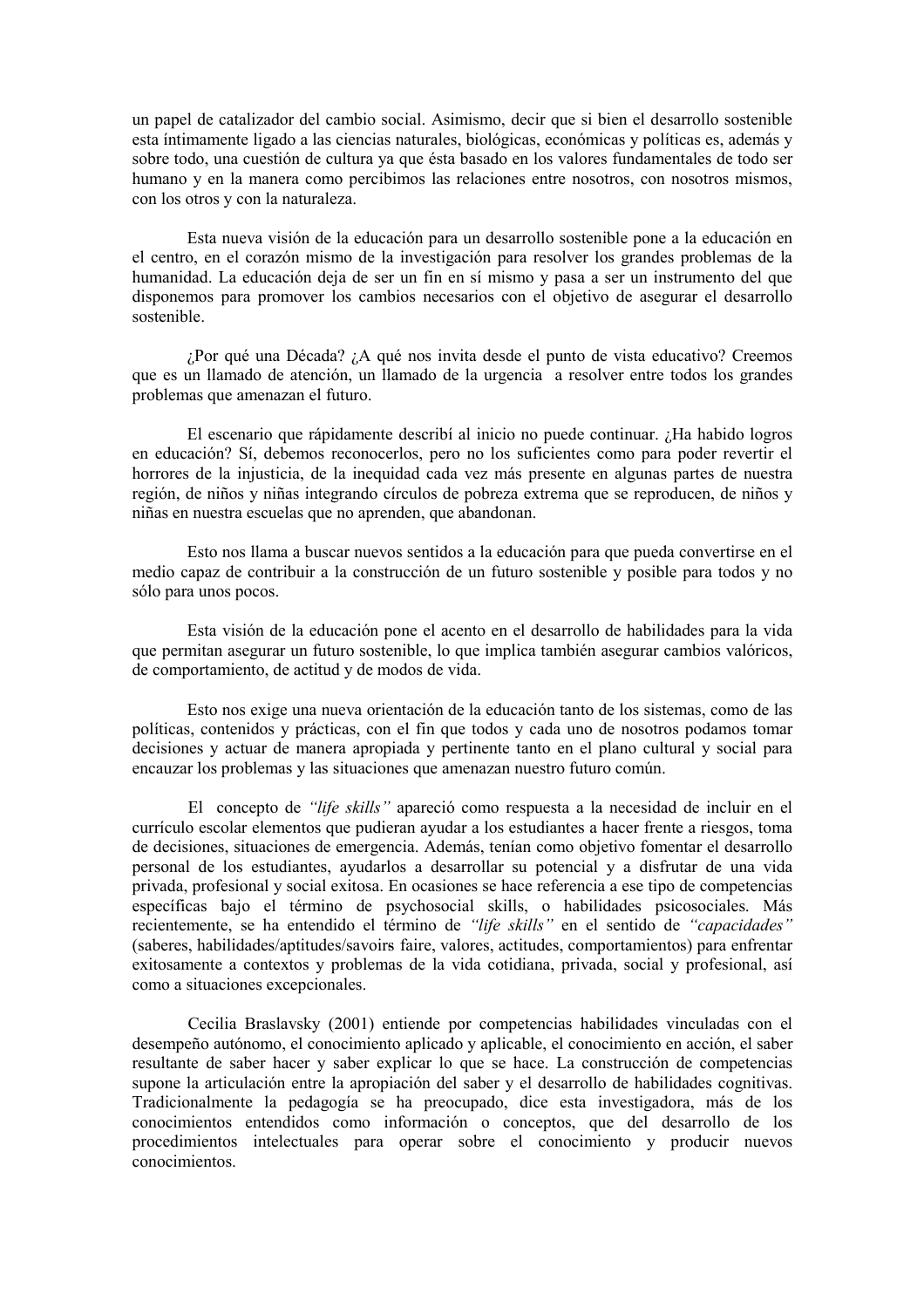Las estrategias educativas que procuran impartir las habilidades para la vida constituyen una importante metodología para promover la inserción a la sociedad de los jóvenes como ciudadanos activos y constructivos.

Cabe preguntarnos entonces ¿qué aporta la educación científica a la construcción de las habilidades para la vida y de una manera específica para el desarrollo sostenible?

El objetivo primordial de la educación científica es formar a los alumnos -futuros ciudadanos y ciudadanas- para que sepan desenvolverse en un mundo impregnado por los avances científicos y tecnológicos, para que sean capaces de adoptar actitudes responsables, tomar decisiones fundamentadas y resolver los problemas cotidianos. Para ello se requieren propuestas que se orienten hacia una ciencia para la vida y para el ciudadano.

Esta nueva ciencia escolar deberá estar estructurada alrededor de estos cuatro pilares:

- $\blacksquare$ El *saber*, en el sentido de comprender conceptos básicos de la ciencia y su utilidad; explicar fenómenos naturales y analizar algunas aplicaciones de especial relevancia para entender el mundo que los rodea y mejorar la calidad de vida de las comunidades a las que pertenecen los estudiantes.
- El saber hacer, en cuanto a aplicar estrategias personales para la resolución de situaciones problemáticas, haciendo especial hincapié en el reconocimiento de las mismas, ser capaces de buscar información en distintas fuentes, poder explicar, fundamentar y argumentar, entre otras habilidades.
- El saber valorar, como forma de reconocer las aportaciones de la ciencia para el cambio de las condiciones de vida de las personas, valorado particularmente el aporte de la cultura científica de los ciudadanos como forma de lograr incidir en el desarrollo de una sociedad que está cada vez más influenciada por las manifestaciones de la ciencia y la tecnología.
- El saber convivir y vivir juntos, en cuanto a poder apropiarse de habilidades para trabajar en grupo, tomando conciencia que la calidad del trabajo de cada uno es en beneficio de todos; poder enriquecerse con la diversidad de opiniones, puntos de vista; saber argumentar y defender una postura personal pero también saber escuchar y ser capaces de construir con otros una opinión fundamentada sobre temas de interés común; ser sensibles a los problemas de su entorno próximo para poder serlo a posteriori de los de la sociedad y comprometerse en la medida de sus posibilidades a trabajar solidariamente en su superación, beneficiarse de posturas éticas que le den un marco para actuar e interactuar con sus pares, con los demás y con su entorno.

Los contenidos de esta nueva Ciencia en la Escuela deben promover en todos los alumnos:

- El desarrollo de su personalidad y de su pensamiento;
- El manejo de una cultura científica que les sea útil para su vida, que les permita interpretar algunos de los fenómenos cotidianos, desarrollarse como personas y comportarse como ciudadanos conscientes, solidarios, activos, creativos y críticos;
- La aplicación de estrategias y competencias para la resolución de situaciones  $\blacksquare$ problemáticas:
- El desarrollo de capacidades de valoración de la ciencia que les permita reconocerla como una empresa humana en continua construcción, con avances y retrocesos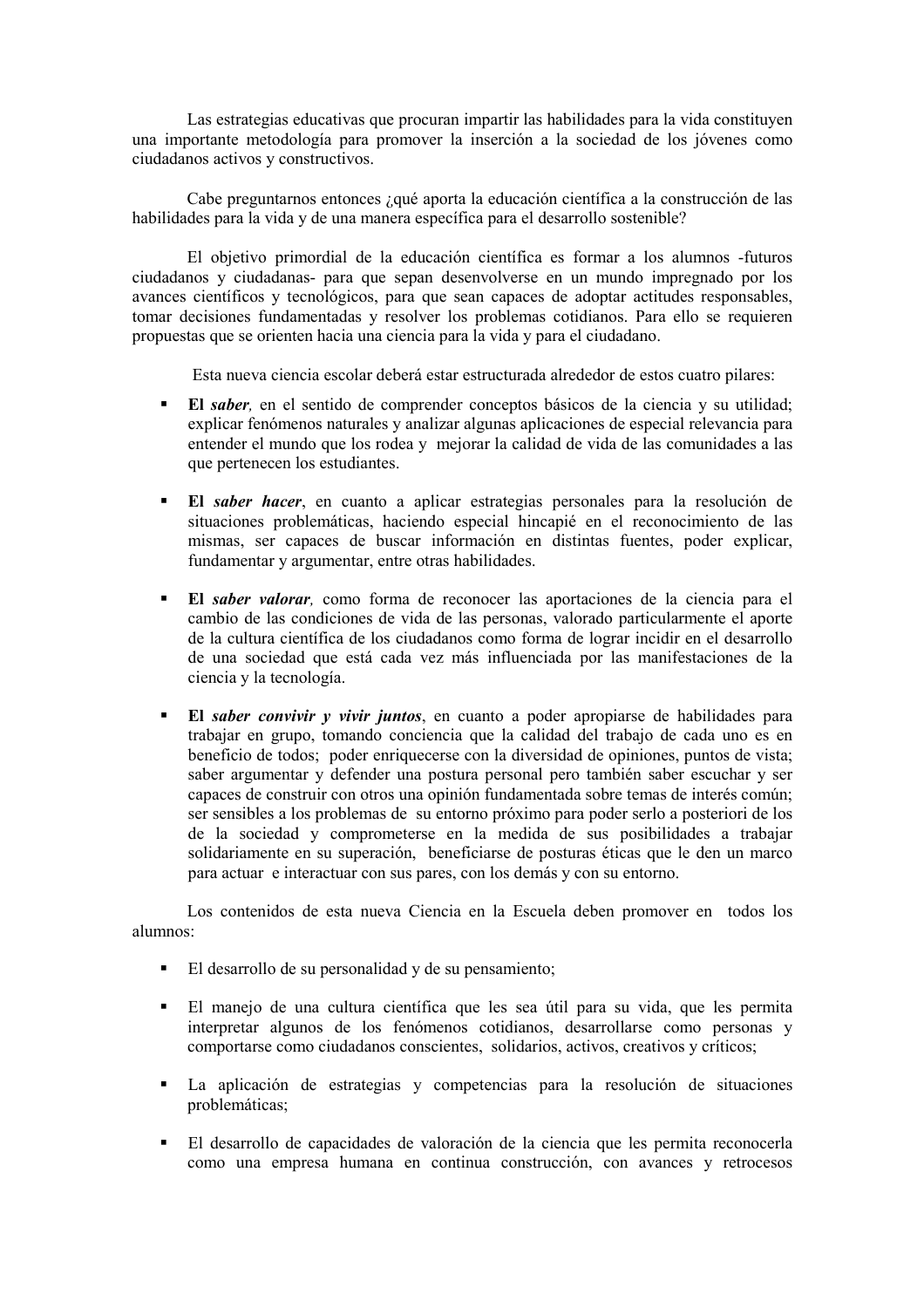permanentes, en el marco de un contexto social, político, económico e histórico que condiciona su evolución.

La enseñanza y la evaluación como parte indisociable de la misma deben orientarse a poner de manifiesto estas habilidades y estas competencias.

Por eso entendemos que, en la medida que nos ocupemos seriamente de la reconstrucción de la visión que guíe a la educación científica que queremos, deberían abordarse de manera integral y sistémica las diferentes dimensiones que hacen a la problemática: nuevas propuestas curriculares que contemplen los conocimientos aportados por las investigaciones en didáctica de las ciencias, la formación inicial, en servicio y permanente de los docentes, la elaboración de materiales, la sistematización de experiencias innovadoras y a la vez, que deben fomentarse las interfases de diálogo y trabajo conjunto entre docentes, formadores, investigadores en didáctica de las ciencias y académicos.

Esta región se caracterizó, como ya hemos mencionado en varias oportunidades anteriores, por un inicio tardío de la enseñanza de las ciencias en los sistemas educativos formales. Estas temáticas se abordaban muchas veces al finalizar la etapa obligatoria. Se puede deducir, a partir de esto, que se entendía que los conocimientos científicos no debían formar parte del bagaje cultural necesario para afrontar la vida ciudadana. Esta situación ha cambiado, encontrándose en las propuestas de los diseños curriculares actuales, una mayor inserción del área de ciencias naturales, ciencias de la vida, ciencia y tecnología u otras denominaciones según los países en edades más tempranas. Este cambio se debe, a nuestro juicio, a dos razones fundamentales: en primer lugar a la presión de la enseñanza superior por conseguir que los estudiantes que se incorporan a sus carreras científicas hayan alcanzado aprendizajes de mayor calidad en esta área; en segundo lugar, por la conciencia que hoy día tenemos de la necesidad de mejorar los aprendizajes en ciencias para todos y todas, de manera de conseguir que los ciudadanos estén mejor preparados para enfrentar los requerimientos de una vida ciudadana plena. Esto último trae como consecuencia una necesaria reconceptualización de la alfabetización científica, así como, de la toma de conciencia de la necesidad de incluirla como parte de la cultura y no como algo a lo que sólo una elite intelectual o en condiciones sociales y económicas para acceder a ciertos niveles académicos puede alcanzar.

Integrar la cultura científica como parte indisociable de la cultura supone asegurar desde las edades más tempranas una educación científica adecuada. Ello nos hace insistir en la necesidad de proponer tareas que involucren a los niños en su aprendizaje, a partir de la presentación de situaciones problemáticas, con temas de su interés, que sean próximos a sus realidades y que posean relevancia social para su entorno y su país.

Estas situaciones deberían permitirles interactuar con sus conocimientos previos y con sus ideas preexistentes. Es importante, asimismo, que ofrezcan muchas y variadas oportunidades para buscar información en distintas fuentes, reunir, clasificar, explicar, conjeturar, emitir hipótesis, tratar de buscar nuevas informaciones, fundamentar, argumentar, plantear soluciones y nuevos problemas. Esto significa centrar el proceso en los aprendizajes de calidad, para lo cual el rol del docente es fundamental y obliga a un cambio significativo en las prácticas, lo que no es posible si el docente no se integra a un trabajo colectivo y cooperativo de reflexión sobre su hacer y no es acompañado en el proceso de cambio.

Para involucrar a los alumnos con su aprendizaje las situaciones de aprendizaje presentadas en el aula deben estar íntimamente conectadas con las necesidades sociales, pertenecer a la realidad inmediata del alumno y se relacionarse con los avances técnicos de los cuales la mayoría de los ciudadanos somos usuarios. Bajo esta óptica la enseñanza de las ciencias se convierte en un instrumento para la alfabetización científico-tecnológica de los ciudadanos, que los ayuda a comprender los problemas que tiene la sociedad actual y los faculta para la toma de decisiones fundamentadas y responsables. Dentro de este enfoque no se definen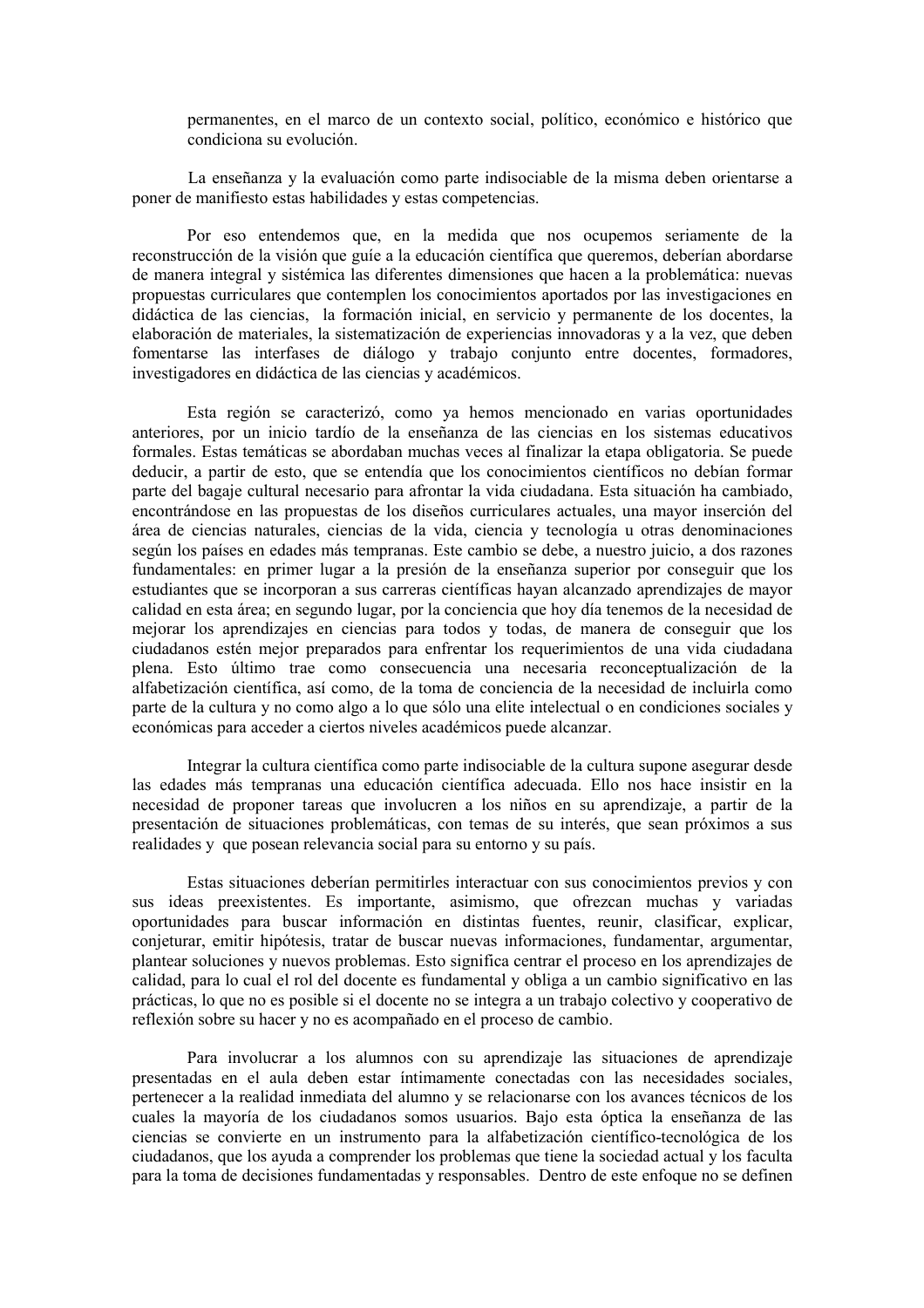estrategias exclusivas de enseñanza y de aprendizaje aunque se apuesta por la variedad, de manera de respetar y beneficiarse de la diversidad, y permitir a los alumnos diversos que comparten un mismo espacio de formación y de aprendizaje desarrollarse cada uno en función de sus interés, y de acuerdo a sus ritmos y posibilidades.

Insistimos que enseñar ciencias en la educación primaria y secundaria sólo se justifica si garantizamos que todas y todos accedan a aprendizajes de calidad que les permita actuar e interactuar en la sociedad que les toque vivir.

En el trabajo de Nieda y Macedo (1997) encontramos otra mirada que trae la investigación para reconocer y procurar intervenir en los factores que inciden en el aprendizaje de los alumnos en el aula de ciencias y tiene que ver con la influencia del clima del aula y del centro educativo. En este sentido, se nutren del resumen que realiza Gil (1993) acerca de las variables del clima escolar que inciden en el aprendizaje:

- que los profesores posean grandes expectativas sobres sus alumnos y sean capaces de transmitírselas:
- el tiempo escolar de aprendizaje es más eficaz en la medida en que el alumno se implica  $\blacksquare$ en las tareas (Rivas, 1986) y éstas están adecuadas a las dificultades de aprendizaje, siendo variadas, dosificadas e interactivas:
- un ambiente escolar disciplinado, con unas normas consensuadas como resultado de una  $\mathbf{r}$  . negociación con los estudiantes:
- un proceso continuo de ayuda a los alumnos, basado en una reflexión sistemática de sus avances y dificultades;
- la existencia de un provecto educativo de centro, asumido por la comunidad educativa, con prioridades claras en el aprendizaje, que basa la eficacia en una acción docente conjunta y coherente más que en la existencia de individualidades destacadas;
- el trabajo en equipo del profesorado que se compromete en tareas de innovación e investigación sobre los problemas de aprendizaje y su propia práctica, lo que les acerca a las tareas de creación y los aleja del pesimismo y la depresión que hoy se dan frecuentemente en la profesión docente.

Todavía seguimos asistiendo a propuestas de educación científica que pretenden motivar a los alumnos y alumnas enfatizando las "virtudes del conocimiento científico" como aquel conocimiento que es "riguroso, verdadero y objetivo", pocas veces, sin embargo, no preocupamos de enfatizar la belleza del conocimiento científico, la emoción, los aspectos lúdicos, afectivos que los mismos suponen y encierran. La actividad científica como empresa humana no puede ser presentada aislada de los problemas del hombre, de sus maneras de ser, de sentir, de lo ético y de lo estético, de los contextos culturales, sociales, económicos y políticos en los cuales ese conocimiento se desarrollo.

Una ciencia para la vida, para el ciudadano de manera que este pueda ser un actor activo y responsable del desarrollo sostenible implica impregnar las clases de ciencias con los valores, los problemas, las expectativas de nuestros países, nuestra región y del mundo. Hemos venido diciendo que la construcción de un desarrollo sostenible requiere de la participación de los ciudadanos, siendo éstos capaces de tomar las decisiones de manera responsable, democrática, solidaria y equitativamente.

Ello requiere de un cambio claro de las aulas y de los centros educativos, transformándose en espacios democráticos de acceso al conocimiento para lo cual los alumnos deben participar en la toma de decisiones, en la planificación y en la producción del conocimiento que aprenden, para luego poder ser también activos protagonistas en la difusión e intercambio de los mismos.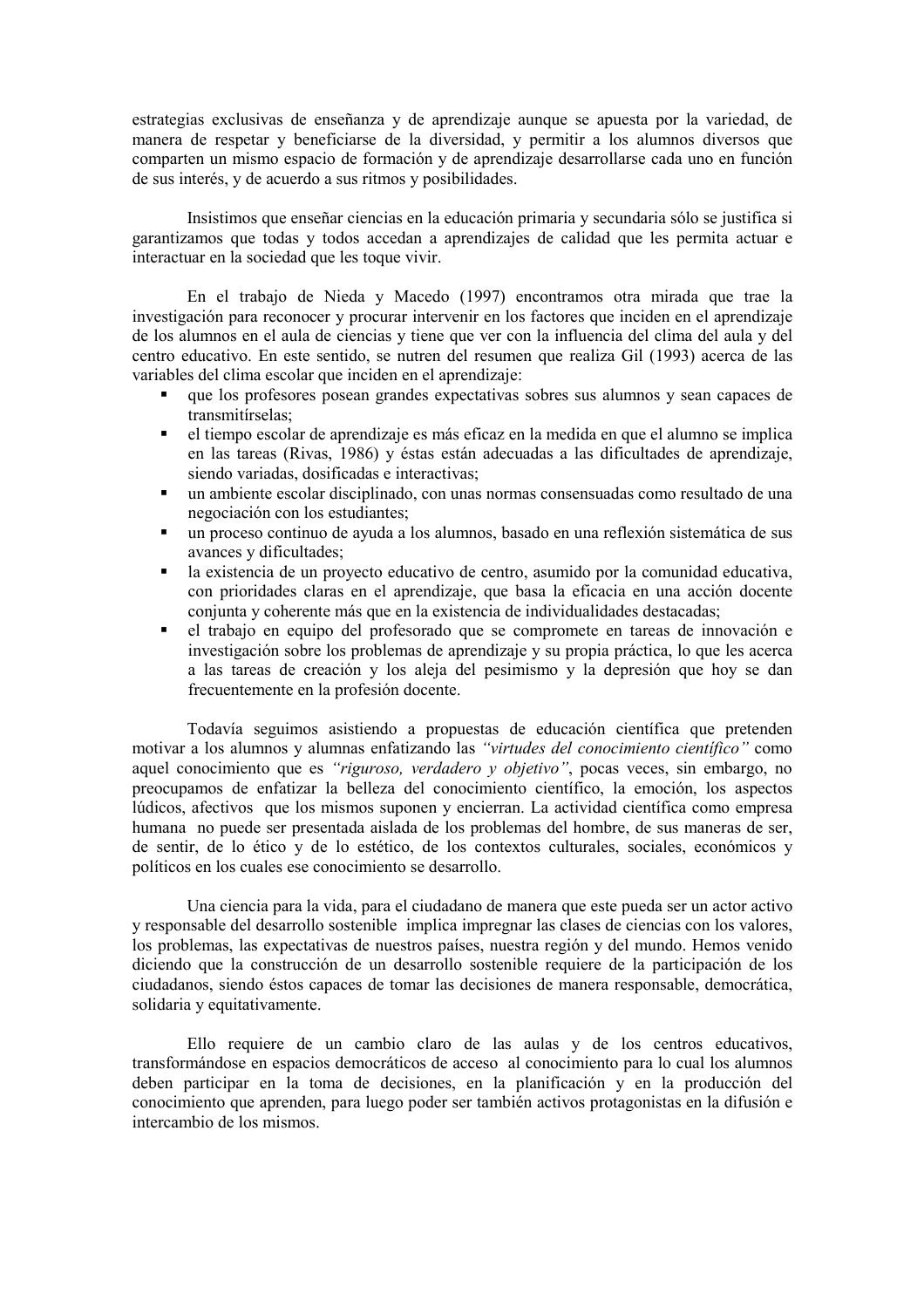Ello requiere relaciones entre la ciencia escolar, el objeto de aprendizaje, el docente y los docentes y los alumnos y alumnas totalmente nuevas, donde el conocimiento deje de ser poder, deje de ser verdad absoluta e inamovible para transformarse en un objeto de búsqueda, de intercambio, de diálogo, donde todos y cada uno pueden aportar a un trabaio de construcción colectiva

Estas nuevas relaciones implican considerar algunos aspectos previamente:

- Redefinir una nueva ciencia escolar, que no sea establecida en función de las propias ciencias, y recordando que el conocimiento científico a estas edades es un medio para contribuir a la formación de los ciudadanos ya que le aporta características y brinda posibilidades que nos parecen fundamentales a la hora de formar habilidades para la vida y para el desarrollo sostenible.
- Repensar la formación de los docentes de ciencias, como y donde ellos han sido formados parece un factor bastante determinante a la hora que ellos establezcan los espacios y situaciones de aprendizajes. Los docentes en equipo son quienes deben ser activos protagonistas en la toma de decisiones, en la elaboración y producción de la ciencia escolar, de conocimientos a aprender y a enseñar.
- Trasformar las aulas en verdaderos espacios de formación y producción de  $\blacksquare$ conocimiento

Al terminar nos parece importante insistir que estas transformaciones sólo serán posible si los problemas de lo que significa aprender y enseñar ciencias en el marco de la *Década de la* educación para el desarrollo sostenible se vuelven en todos nuestros países problemas de investigación y de producción de conocimiento y se crean las interfases necesarias entre los espacios de producción de conocimiento, los espacios de aprendizaje y enseñanza y de formación.

Dotar a la educación de nuevos sentidos que hagan posible un futuro sostenible para todos exige que la educación científica encuentre también sus nuevos sentidos, sus nuevos contenidos, sus nuevos espacios de aprendizaje y enseñanza, pensando como desde nuestras aulas de ciencias podemos ayudar a que todos nuestros niños y niñas tengan las mismas posibilidades de reír, de aprender, de jugar, de comer, de devenir hombres y mujeres comprometidos con la democracia, con la justicia social, con la paz.